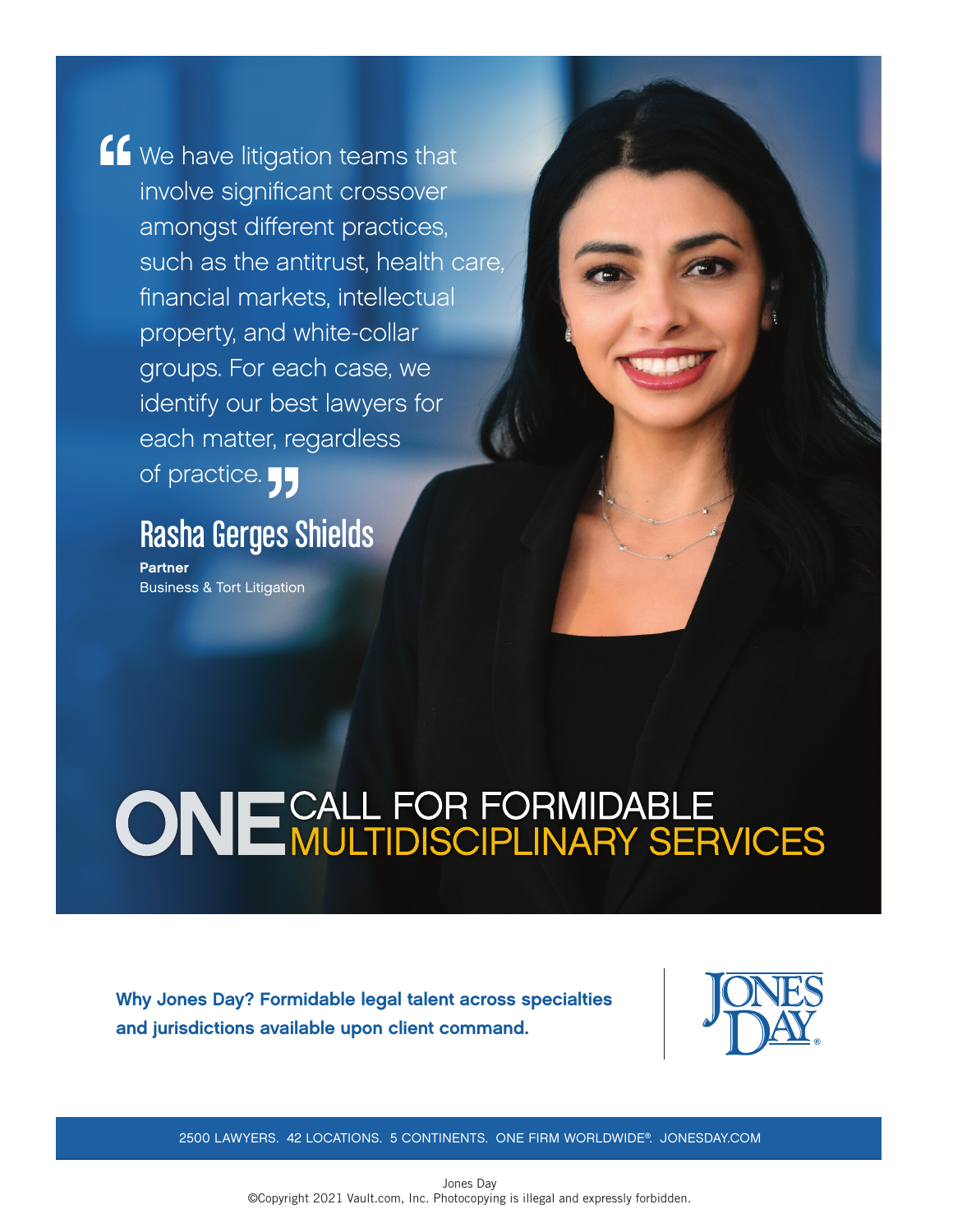## **Jones Day**

#### **Rasha Gerges Shields, Partner—Business & Tort Litigation**

Rasha Gerges Shields is a partner at Jones Day in Los Angeles. She is a former federal prosecutor and an experienced first-chair trial and appellate lawyer. Rasha defends companies and executives in high-stakes civil and criminal cases. She has been the lead trial counsel in federal court and has argued before the California Supreme Court, the Ninth Circuit, and the California Court of Appeal.

Rasha is devoted to public service and pro bono work and has been the recipient of numerous honors and awards, including California Minority Counsel Program's Law Firm Diversity Leader Award, an honor annually bestowed on a single individual in California.

Rasha received her B.A. degree from UC Irvine in 1997 and her J.D. from UCLA School of Law in 2001. After graduation, she clerked for the Honorable Gary Feess in the Central District of California and the Honorable Ferdinand Fernandez in the Ninth Circuit. Rasha joined Jones Day as an associate in 2003, and after serving as a federal criminal prosecutor from 2007 to 2014, she rejoined Jones Day as a partner.

#### Describe your practice area and what it entails.

As a litigator with first-chair trial and appellate experience, I am able to assist clients in a variety of industries in pre-trial, trial, and appellate proceedings. Being a general litigator gives me the flexibility to work on a diverse range of cases and adapt my litigation and trial skills to new areas every day. I have litigated a variety of general and complex litigation matters, including commercial contracts, antitrust, fraud, health care, trade secrets, and intellectual property.

#### What types of clients do you represent?

I have represented a broad range of corporate clients in a variety of industries, including a large privately owned waterbottling company, a medical diagnostic laboratory company, a California oil-refining company, foreign entities based in China and Germany, and financial institutions. I have also represented individuals and entities facing government investigations, including cases involving public corruption and tax evasion. In addition, I have a very active pro bono practice; I have represented asylum seekers, a mother in a child-custody dispute, nonprofit organizations (such as Bet Tzedek Legal Services, Legal Aid Foundation of Los Angeles, and California Women's Law Center), and constitutional law professors across the country.

#### What types of cases/deals do you work on?

I have represented clients on the defense side as well as the plaintiff side. In addition to defending clients in high-stakes

litigation, such as purported class action lawsuits alleging damages in the billions of dollars, I have filed complaints for clients that were defrauded during corporate acquisitions, had their trade secrets stolen and their intellectual property misappropriated, and had contractual arrangements with their suppliers breached. As a generalist and former prosecutor, I am just as comfortable prosecuting cases for clients as I am defending them—though different litigation skills and strategies are required.

I have also represented individuals in pre-indictment criminal investigations, as well as corporate entities in government and internal investigations.

#### How did you choose this practice area?

I was drawn to litigation throughout law school, and I absolutely loved moot court. My clerkship experience, both at the district court and at the Ninth Circuit, confirmed my interest in pursuing a career as a litigator. It was during my Ninth Circuit clerkship that I learned about Jones Day's Issues & Appeals practice, which combines appellate work with strategic pre-trial and trial work, and I was sold—I joined the practice immediately after completing the clerkship. As an associate, I was able to work on a mix of cases and had the opportunity to argue before the Ninth Circuit, the California Court of Appeal, and the California Supreme Court. After about four years at Jones Day, I joined the U.S. Attorney's Office as a federal criminal prosecutor. In that capacity, I firstchaired trials and argued my own appeals. Following seven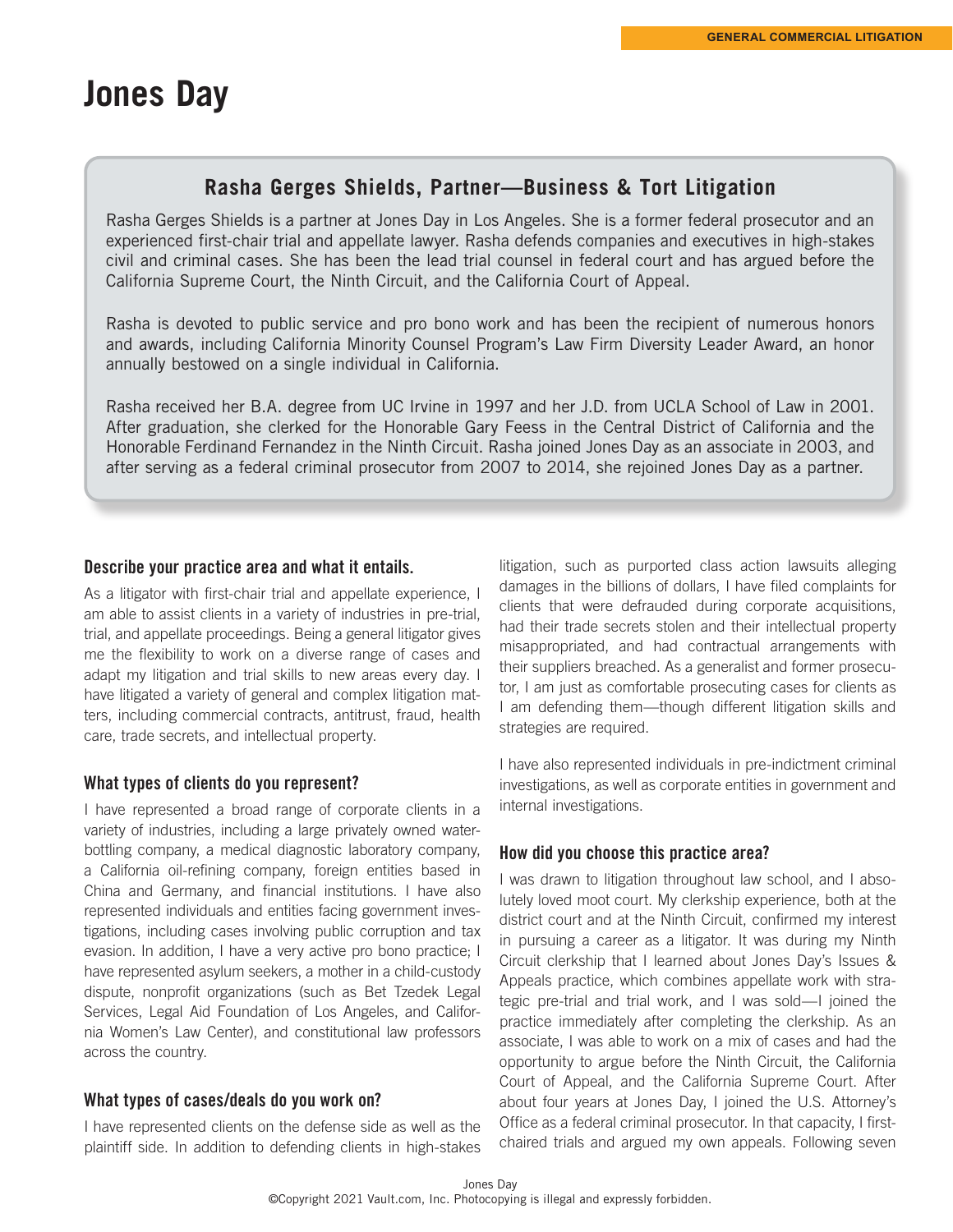GENERAL COMMERCIAL Litigation

years at the U.S. Attorney's Office, I rejoined Jones Day as a partner in the Business & Tort Litigation ("B&TL") practice. Given my first-chair trial experience, the B&TL practice was a natural fit for me, allowing me the flexibility to work with the other practices at Jones Day that fit with my experience, including White Collar Criminal Defense, Antitrust Litigation, and Appellate Law.

#### What is a typical day like and/or what are some common tasks you perform?

The great thing about being a litigator is that you never stop learning and you have to continuously adjust to new developments—that leads to many atypical days! But as a general matter, my days usually involve advising clients about ongoing litigation or investigations; participating in tons of conference calls (video calls during the pandemic); meeting and conferring with opposing counsel about discovery disputes; drafting pre-trial motions and briefs; and preparing for depositions or hearings. A large portion of my time also involves conducting fact-finding investigations, such as interviewing current and former employees of corporate entities or analyzing key documents to see how they impact the legal dispute. In addition to my client work, a typical day for me also includes video conferences with law students around the country whom I mentor, as well as meetings and programs for the multiple nonprofit organizations I am involved in, such as the Arab American Lawyers Association of Southern California, California ChangeLawyers, Just The Beginning—A Pipeline Organization, the UCLA Law Alumni Association, and the Women's White Collar Defense Association.

#### What training, classes, experience, or skills development would you recommend to someone who wishes to enter your practice area?

I would strongly recommend participating in activities that will give you stand-up opportunities, like moot court and legal clinics. I would also recommend paying particular attention during your legal research and writing classes, as well as classes involving civil procedure, evidence, and federal courts. And because writing effectively and concisely is so important to being a good litigator, I would recommend taking advantage of opportunities to become a teaching assistant. Learning how to review and edit the briefs of first-year law students will help strengthen your own writing skills. I also highly recommend applying for federal clerkships. If law school teaches you how to think like a lawyer, clerking teaches you how to think like a judge, which is an amazingly insightful skill for a litigator to develop!

#### What is the most challenging aspect of practicing in this area?

The most challenging aspect of being a general litigator is the wide variety of subjects that you need to master, often in a short amount of time. However, this challenge is also one of the reasons I love being a general litigator. You never stop learning, and you gain insight into new industries every day. For example, through my cases, I've learned about how airplanes are manufactured, how Swiss bankers do their job, how companies are bought and sold, how the manufacturing of bottled water is automated, how oil is refined and sold, how pharmacists and pharmacies dispense medicine, how financial institutions function, how companies can be victims of computer hacking, and how valuable trade secrets can be stolen.

#### What misconceptions exist about your practice area?

A common misconception about being a litigator is that all litigators need to fit the same mold—and that you cannot be a successful litigator if you are viewed as being "nice." As a young associate, I was once tasked with taking a portion of the deposition of a very prominent lawyer. During a break in the deposition (and before I had asked any questions), I offered the other side refreshments. In response, the prominent lawyer thanked me, adding, "You're too nice to be a lawyer." Following the break, I had the chance to ask my tough questions, catching the prominent lawyer completely off guard, and I persisted, despite his own lawyer's meritless objections. You can be an effective litigator without being unreasonable, nasty, or discourteous. In fact, you can be much more effective with a smile and a touch of civility, particularly in a jury trial—jurors are always watching you, and they notice your every move.

#### What is unique about your practice area at your firm?

At Jones Day, our practices are very fluid and versatile. We have litigation teams that involve significant crossover amongst different practices, such as the Antitrust, Health Care, Financial Markets, Intellectual Property, and White Collar groups. For each case, we identify our best lawyers for each matter, regardless of practice. This approach allows us to provide outstanding legal services for our clients. It also broadens the reach of the firm's general litigators, enabling us to work on an increasingly diverse slate of high-stakes cases.

#### What are some typical tasks that a junior lawyer would perform in this practice area?

Junior lawyers are essential members of any litigation team. Oftentimes, junior lawyers are tasked with mastering the facts